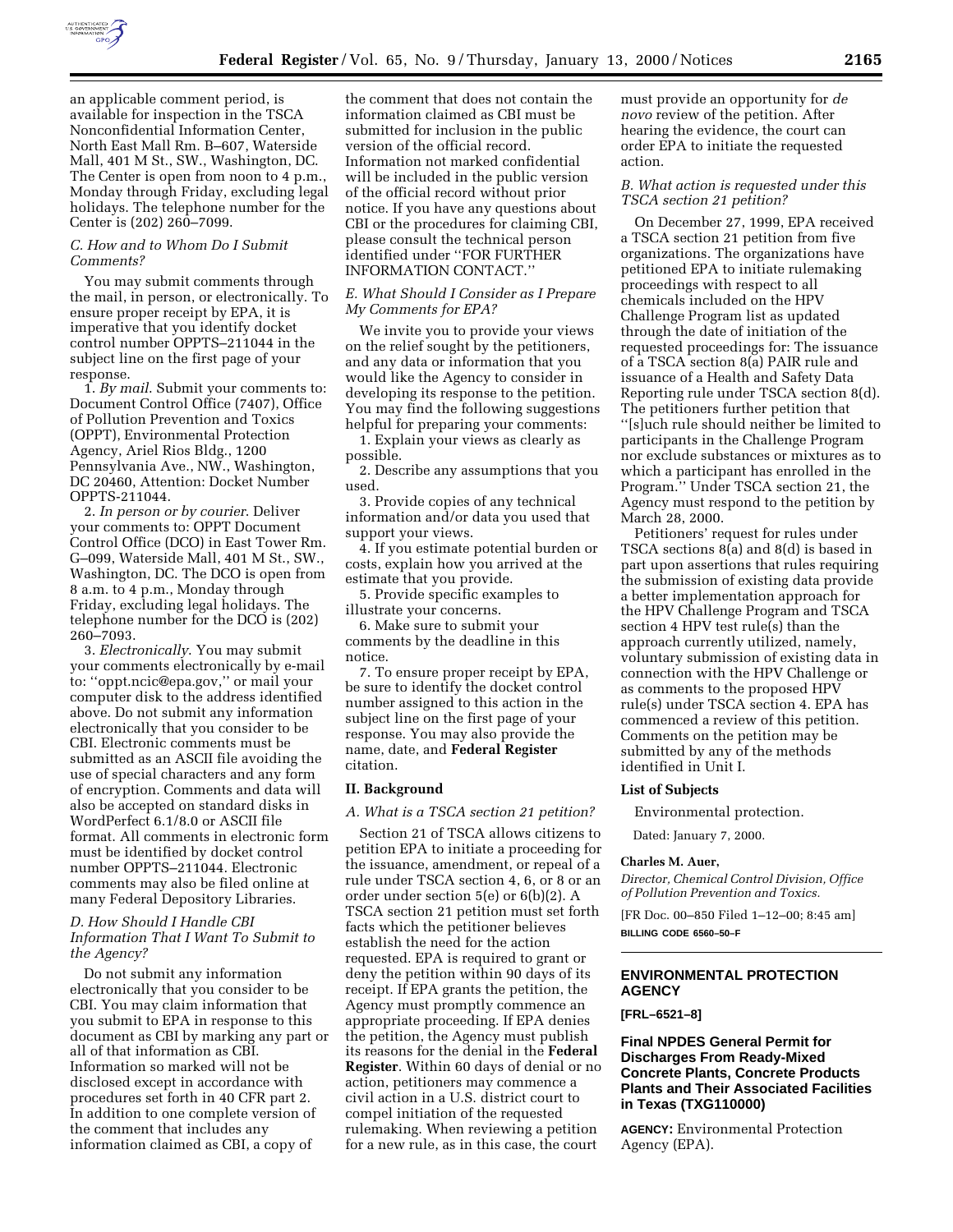**ACTION:** Final issuance of NPDES general permit.

**SUMMARY:** EPA Region 6 today issues a National Pollutant Discharge Elimination System (NPDES) general permit authorizing discharges of facility waste water and contact storm water from ready-mixed concrete plants, concrete products plants and their associated facilities in Texas. This permit covers facilities having Standard Industrial Classification (SIC) Codes 3273 (manufacture of Ready-Mixed Concrete), 3272 (manufacture of concrete products, except block and brick) and 3271 (manufacture of concrete block and brick). This permit does not authorize the discharge of domestic sewage.

The permit has limits on Oil and Grease, Total Suspended Solids and pH. There is also a requirement of no acute toxicity as determined by requiring greater than 50 % survival in 100 % effluent using a 24 hour acute test. In addition, the permit has limits on arsenic, barium, cadmium, chromium, copper, manganese, mercury, nickel, selenium, silver and zinc as contained in Texas Natural Resource Conservation Commission (TNRCC) Regulations for Hazardous Metals (30 TAC 319, Subchapter B). There is also the requirement to develop and implement a pollution prevention plan for the storm water discharges authorized by this permit.

**DATES:** The limits and monitoring requirements in this permit shall become effective on February 14, 2000. **FOR FURTHER INFORMATION CONTACT:** Ms. Evelyn Rosborough, EPA Region 6, 1445 Ross Avenue, Dallas, Texas 75202–2733, telephone (214) 665–7515. Copies of the complete response to comments may be obtained from Ms. Rosborough. The complete response to comments and final permit can also be found on the Internet at http://www.epa.gov/ earth1r6/6wq/6wq.htm.

**SUPPLEMENTARY INFORMATION:** Regulated categories and entities include:

| Category | Examples of regulated entities                                                                               |
|----------|--------------------------------------------------------------------------------------------------------------|
| Industry | Operators of ready-mixed<br>concrete plants, concrete<br>products plants and their<br>associated facilities. |

This table is not intended to be exhaustive, but rather provides a guide for readers regarding entities likely to be regulated by this action. This table lists the types of entities that EPA is now aware could potentially be regulated by this action. Other types of entities not listed in the table could also be

regulated. To determine whether your (facility, company, business, organization, *etc.*) is regulated by this action, you should carefully examine the applicability criteria in Part I, Section A.1 of this permit. If you have questions regarding the applicability of this action to a particular entity, consult the person listed in the preceding **FOR FURTHER INFORMATION CONTACT** section.

Pursuant to section 402 of the Clean Water Act (CWA), 33 U.S.C. section 1342, EPA proposed and solicited public comment on NPDES General Permit TXG110000 at 63 FR 40279 (July 28, 1998). The comment period closed on September 28, 1998. Region 6 received written comments from Texas Natural Resources Conservation Commission (TNRCC) and Texas Aggregates & Concrete Association.

EPA Region 6 has considered all comments received. In response to the comments, EPA agrees to reduce the monitoring frequency for the 24 hour acute toxicity requirement from twice per year to once per year, and to allow a facility with multiple storm water outfalls discharging substantially identical storm water effluents to collect and analyze an effluent sample for one of those outfalls and report that the data also applies to the other substantially identical outfalls. In addition, the time period for existing dischargers to submit Notices of Intent to be covered by this permit was extended to within 90 days of the permit's effective date. The permit was also updated to reflect that, since TNRCC has now assumed NPDES authority for these types of discharges, Notices of Intent to be covered by this permit and Discharge Monitoring Reports are to be sent to TNRCC instead of EPA. At the request of TNRCC, Discharge Monitoring Report submission requirements were changed from annually to quarterly.

#### **Other Legal Requirements**

### *A. State Certification*

Under section 401(a)(1) of the Act, EPA may not issue an NPDES permit until the State in which the discharge will originate grants or waives certification to ensure compliance with appropriate requirements of the Act and State law. The Region has received certification, dated August 27, 1998, from the Texas Natural Resources Conservation Commission for NPDES General Permit TXG110000.

#### *B. Endangered Species Act*

EPA has determined that issuance of this general permit is unlikely to adversely affect any threatened or endangered species or its critical

habitat. EPA sought written concurrence from the United States Fish and Wildlife Service on this determination. In a letter dated September 2, 1998, the United States Fish and Wildlife Service concurred with EPA's finding that issuance of this general permit is not likely to adversely affect any federally listed species, provided that two general concerns were addressed in the permit. The first concern was in regard to the 24-hour acute testing requirement. The Service was concerned that the permit language does not specify as to how test organisms, daphnia pulex and the fathead minnow, are used in testing. The Service stated that the permit should state that testing of the effluent requires both species and that failure with either species beyond the 50% survival in 100% effluent would constitute failure. The second concern was that the permit should include language that permittees located in counties overlying the San Antonio and Barton Springs portion of the Edwards Aquifer (Kinney, Travis, Williamson, Uvalde, Medina, Bexar, Blanco, Hays, and Comal Counties) must consult the Edwards Aquifer Rules (30 TAC Chapter 213) and its amendments. In response to the Service's concerns, a requirement has been added to the Part I.C of the final permit requiring compliance with 30 TAC 213 (Edwards Aquifer Rules). The requirements for 24-hour acute testing contained in Part I.C and I.F of the permit already address the Service's concern regarding the 24 hour acute testing requirement.

#### *C. Coastal Coordination Act*

Pursuant to Section 506.20 of 31 TAC of the Coastal Coordination Act, the Texas Coastal Coordination Council has reviewed the permit for consistency with the Texas Coastal Management Program. The Council has determined that the permit is consistent with the Texas Coastal Management Program goals and policies.

### *D. Historic Preservation Act*

Facilities which adversely affect properties listed or eligible for listing in the National Register of Historical Places are not authorized to discharge under this permit.

### *E. Economic Impact (Executive Order 12866)*

Under Executive Order 12866 [58 FR 51735 (October 4, 1993)], the Agency must determine whether a regulatory action is ''significant'' and therefore subject to OMB review and the requirements of the Executive Order. The Order defines ''significant regulatory action'' as one that is likely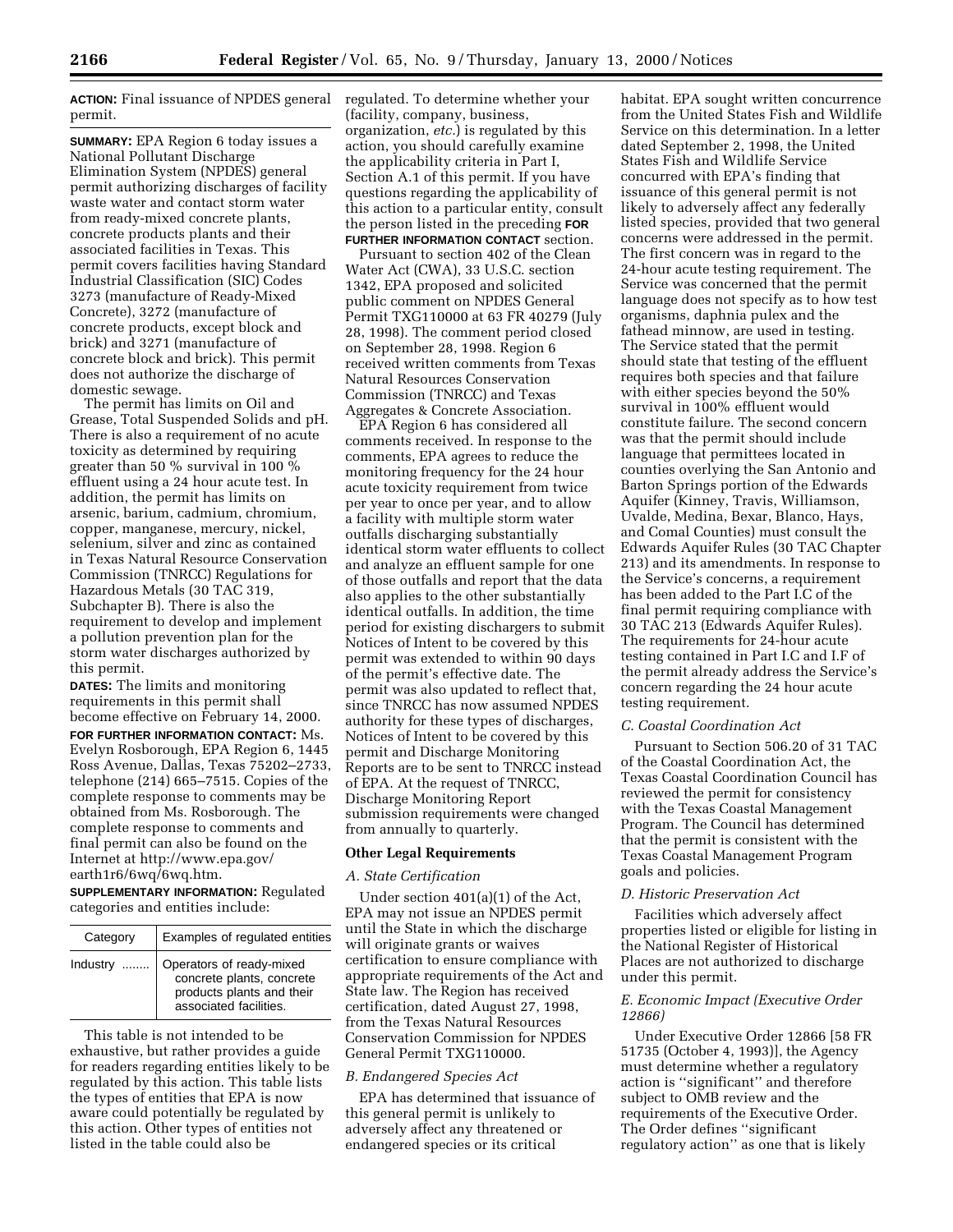to result in a rule that may have an annual effect on the economy of \$100 million or more or adversely affect in a material way the economy, a sector of the economy, productivity, competition, jobs, the environment, public health or safety, or State, local, or tribal governments or communities; create a serious inconsistency or otherwise interfere with an action taken or planned by another agency; materially alter the budgetary impact of entitlements, grants, user fees, or loan programs or the rights and obligations of recipients thereof; or raise novel legal or policy issues arising out of legal mandates, the President's priorities, or the principles set forth in the Executive Order. EPA has determined that this general permit is not a ''significant regulatory action'' under the terms of Executive Order 12866 and is therefore not subject to formal OMB review prior to proposal.

## *F. Paperwork Reduction Act*

The information collection required by this permit has been approved by OMB under the provisions of the Paperwork Reduction Act, 44 U.S.C. 3501 *et seq.*, in submission made for the NPDES permit program and assigned OMB control numbers 2040–0086 (NPDES permit application) and 2040– 0004 (discharge monitoring reports).

## *G. Unfunded Mandates Reform Act*

Section 201 of the Unfunded Mandates Reform Act (UMRA), Public Law 104–4, generally requires Federal agencies to assess the effects of their ''regulatory actions'' on State, local, and tribal governments and the private sector. UMRA uses the term ''regulatory actions'' to refer to regulations. (*See*, e.g., UMRA section 201, ''Each agency shall \* \* \* assess the effects of Federal regulatory actions \* \* \* (other than to the extent that such regulations incorporate requirements specifically set forth in law)'' (emphasis added)). UMRA section 102 defines ''regulation'' by reference to section 658 of Title 2 of the U.S. Code, which in turn defines ''regulation'' and ''rule'' by reference to section 601(2) of the Regulatory Flexibility Act (RFA). That section of the RFA defines ''rule'' as ''any rule for which the agency publishes a notice of proposed rulemaking pursuant to section 553(b) of [the Administrative Procedure Act (APA)], or any other  $law * * * *$ 

NPDES general permits are not ''rules'' under the APA and thus not subject to the APA requirement to publish a notice of proposed rulemaking. NPDES general permits are also not subject to such a requirement

under the CWA. While EPA publishes a notice to solicit public comment on draft general permits, it does so pursuant to the CWA section 402(a) requirement to provide ''an opportunity for a hearing.'' Thus, NPDES general permits are not ''rules'' for RFA or UMRA purposes.

EPA thinks it is unlikely that this permit issuance would contain a Federal requirement that might result in expenditures of \$100 million or more for State, local and tribal governments, in the aggregate, or the private sector in any one year.

The Agency also believes that the permit issuance would not significantly nor uniquely affect small governments. For UMRA purposes, ''small governments'' is defined by reference to the definition of ''small governmental jurisdiction'' under the RFA. (*See* UMRA section 102(1), referencing 2 U.S.C. 658, which references section 601(5) of the RFA.) ''Small governmental jurisdiction'' means governments of cities, counties, towns, etc., with a population of less than 50,000, unless the agency establishes an alternative definition.

The permit issuance also will not uniquely affect small governments because compliance with the proposed permit conditions affects small governments in the same manner as any other entities seeking coverage under the permit.

## *H. Regulatory Flexibility Act*

The Regulatory Flexibility Act, 5 U.S.C. 601 *et seq*, requires that EPA prepare a regulatory flexibility analysis for regulations that have a significant impact on a substantial number of small entities. Compliance with the permit requirements will not result in a significant impact on dischargers, including small businesses, covered by this permit. EPA Region 6 therefore concludes that issuance of this permit will not have a significant impact on a substantial number of small entities.

## **Authorization To Discharge Under the National Pollutant Discharge Elimination System**

In compliance with the provisions of the Federal Water Pollution Control Act, as amended (33 U.S.C. 1251 et seq: the ''Act''), this permit authorizes discharges to Waters of the United States of facility waste water and contact storm water from ready-mixed concrete plants, concrete products plants and their associated facilities in Texas. The discharges are authorized in accordance with effluent limitations and other conditions set forth in Parts I and II of this permit.

In order for discharges to be authorized by this permit, operators of facilities discharging waste waters from ready-mixed concrete plants, concrete products plants and their associated facilities must submit written notification to the Regional Administrator that they intend to be covered (See Part I.A.2). For existing discharges, the notification must be submitted no later than 90 days after the effective date of this permit. For new dischargers, the notification must be submitted at least 30 days prior to the beginning of a discharge. Unless otherwise notified in writing by the Regional Administrator after submission of the notification, operators requesting coverage are authorized to discharge under this general permit. Operators who fail to notify the Regional Administrator of intent to be covered are not authorized to discharge under this general permit.

Facilities which adversely affect properties listed or eligible for listing in the National Register of Historic Places are not authorized to discharge under this permit.

This permit shall become effective at midnight, Central Time on February 14, 2000.

This permit and the authorization to discharge shall expire at midnight, Central Time on February 14, 2005.

Signed this 23rd day of December, 1999.

## **William B. Hathaway,**

*Director, Water Quality Protection Division, EPA Region 6.*

#### **Part I.**

### *Section A. Permit Applicability and Coverage Conditions*

#### 1. Discharges Covered

This permit covers discharges of facility waste water and contact storm water from ready-mixed concrete plants, concrete products plants and their associated facilities in Texas. This permit covers facilities having Standard Industrial Classification (SIC) Codes 3273 (manufacture of Ready-Mixed Concrete), 3272 (manufacture of concrete products, except block and brick) and 3271 (manufacture of concrete block and brick). This permit does not authorize the discharge of domestic sewage.

Ready-mixed concrete plants are facilities, including temporary concrete batch plants, primarily engaged in mixing and delivering ready-mixed concrete as classified by SIC Code 3273.

Concrete products plants are facilities primarily engaged in manufacturing concrete products as classified by SIC Code 3272, and facilities primarily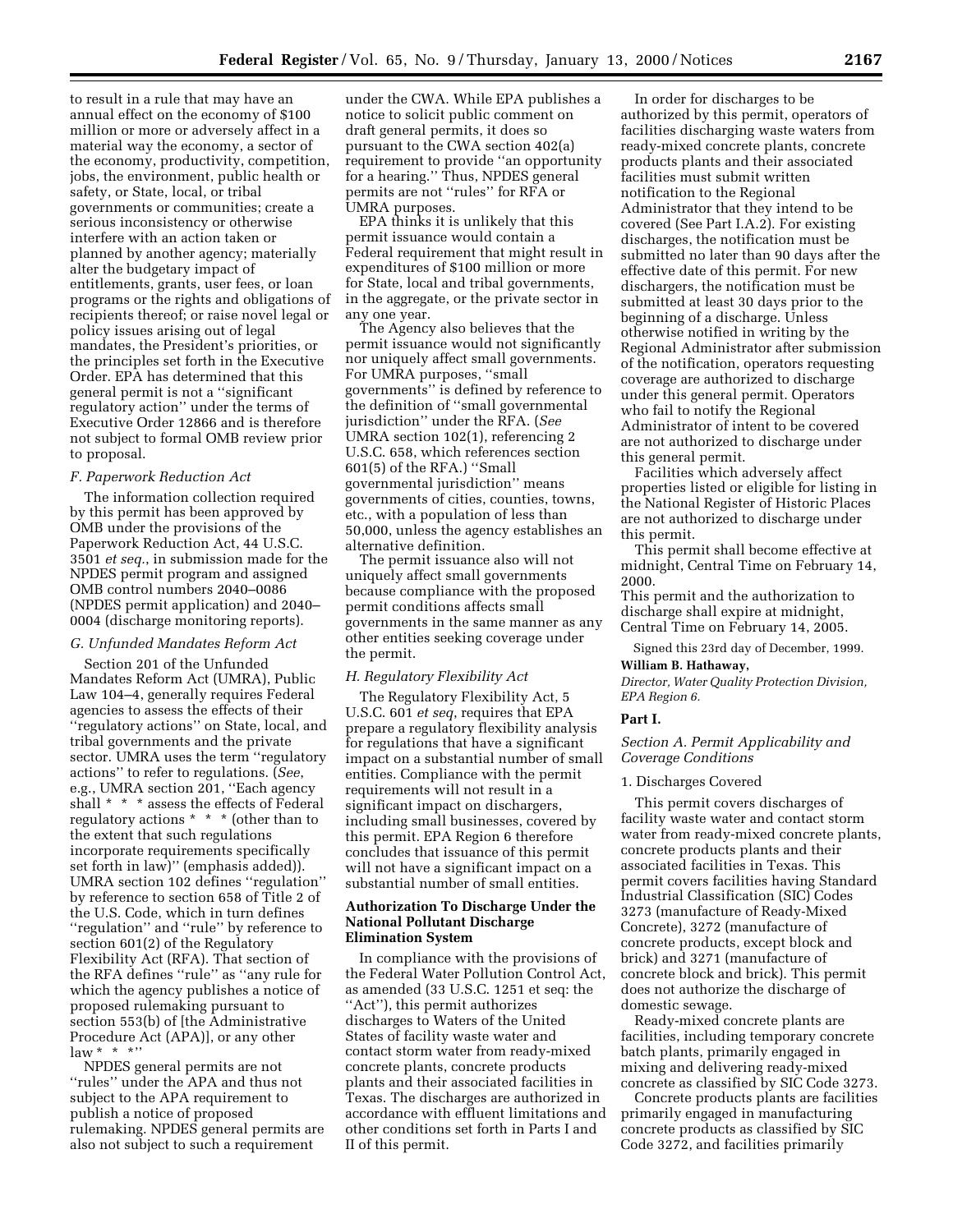engaged in manufacturing concrete building blocks and bricks from a combination of cement and aggregate as classified by SIC Code 3271.

Associated facilities are facilities associated with ready-mixed concrete plants or concrete products plants and establishments where maintenance and washing of ready-mix vehicles (both interior and exterior) or equipment occurs.

Contact storm water means storm water which comes in contact with any raw material, product, by-product, coproduct, intermediate or waste material.

Domestic sewage means waterborne human or animal waste and waste from domestic activities, such as washing, bathing and food preparation.

Facility waste water means any waste water which is generated at ready-mixed concrete plants, concrete products plants or associated facilities authorized by this permit, but not including domestic sewage.

2. Notice of Intent (NOI) To Be Covered

Dischargers desiring coverage under this general NPDES permit must submit a Notice of Intent (NOI) which shall include the legal name and address of the operator, the location of the

discharge (including the street address, if applicable, and the county of the facility for which the notification is submitted), the name of the receiving water, and a description of the facility(s) (ready-mixed concrete and/or concrete products plant and associated facilities, whether contact storm water is discharged). This NOI must be submitted within 90 days of the effective date of this permit for existing discharges and, for new discharges, at least 30 days before beginning the discharge.

NOI's must be submitted on a form provided by TNRCC. The form may be obtained by telephoning Mr. Charles Eanes at (512) 239-4563, or by writing Mr. Eanes at the following address: Mr. Charles Eanes, MC–148, Texas Natural Resources Conservation Commission, P.O. Box 13087, Austin, Texas 78711– 3087.

Upon receipt of the notification, TNRCC will notify the facility of its specific facility identification number that must be used on all correspondence with the Commission.

### 3. Termination of Operations

When all discharges associated with activities authorized by this permit are

eliminated, or when the operator of the discharge associated with activity at a facility changes, the operator of the facility must submit a Notice of Termination that is signed in accordance with Part II.D.11 of this permit. The Notice of Termination shall include the following information: legal name, mailing address and telephone number of the operator; the facility identification number assigned by the Agency; and the location of the discharge.

## *Section B. Individual Permits*

1. Any operator authorized by this permit may request to be excluded from the coverage under this general permit by applying for an individual permit. The operator shall submit an application together with the reasons supporting the request to the Executive Director of TNRCC.

2. When an individual NPDES permit is issued to an operator otherwise subject to this general permit, the applicability of the general permit to the permittee is automatically terminated on the effective date of the individual permit.

*Section C. General Permit Limits*

| Parameter | Daily max limit    | Sample type | Monitoring<br>frequency |
|-----------|--------------------|-------------|-------------------------|
| Flow      | N/A                | Estimate    | 1/month.                |
|           |                    | Grab        | 1/month.                |
|           |                    | Grab        | 1/month.                |
| pН        | 6.0–9.0 Std. Units | Grab        | 1/month.                |

| Monthly<br>average limit | Daily max limit       | Single grab        |
|--------------------------|-----------------------|--------------------|
| .1 mg/l                  | .2 ma/l               | .3 mg/l            |
| 1.0 ma/l                 | $2.0 \text{ mq/l}$    | $4.0$ mg/l         |
| $.05 \text{ mq/l}$       | .1 $mq/l$             | $.2 \text{ mg/l}$  |
| .1 mg/l                  | .2 mg/l               | .3 mg/l            |
| $.5 \text{ mq/l}$        | $1.0 \text{ ma/l}$    | $5.0 \text{ mq/l}$ |
| .5 ma/l                  | $1.0 \text{ ma/l}$    | $2.0 \text{ mq/l}$ |
| .5 mg/l                  | $1.0 \text{ ma/l}$    | $1.5 \text{ mq/l}$ |
| $1.0 \text{ mg/l}$       | $2.0 \text{ ma/l}$    | $3.0$ mg/l         |
| .005 mg/l                | $.005 \; \text{mq/l}$ | .01 mg/l           |
| 1.0 ma/l                 | $2.0 \text{ ma/l}$    | $3.0$ mg/l         |
| $.05 \text{ mq/l}$       | .1 ma/l               | .2 mg/l            |
| .1 mg/l                  | $.2 \text{ mq/l}$     | $.3 \text{ mg/l}$  |
| .05 ma/l                 | .1 ma/l               | .2 mg/l            |
| 1.0 ma/l                 | $2.0 \text{ ma/l}$    | $6.0 \text{ mq/l}$ |

(1) Monitoring frequency shall be a minimum of once per year using grab samples. See Section I.D of this permit.

There shall be no acute toxicity as determined by requiring greater than 50% survival in 100% effluent using a 24 hour acute test. See Section I.F of this permit. Monitoring shall be a minimum of once per year using grab samples. See Section I.D of this permit.

Permittees are prohibited from causing or allowing any activity

pursuant to this permit which would be in violation of Title 30 Texas Administrative Code, Chapter 213 (Edwards Aquifer rules).

## *Section D. Monitoring at Substantially Identical Storm Water Outfalls*

Note: The requirements of this section apply to storm water only outfalls. They

do not apply to outfalls containing facility waste water.

When a facility has two or more storm water outfalls that, based on a consideration of industrial activity, significant materials, and management practices and activities within the area drained by the outfall, the permittee reasonable believes discharge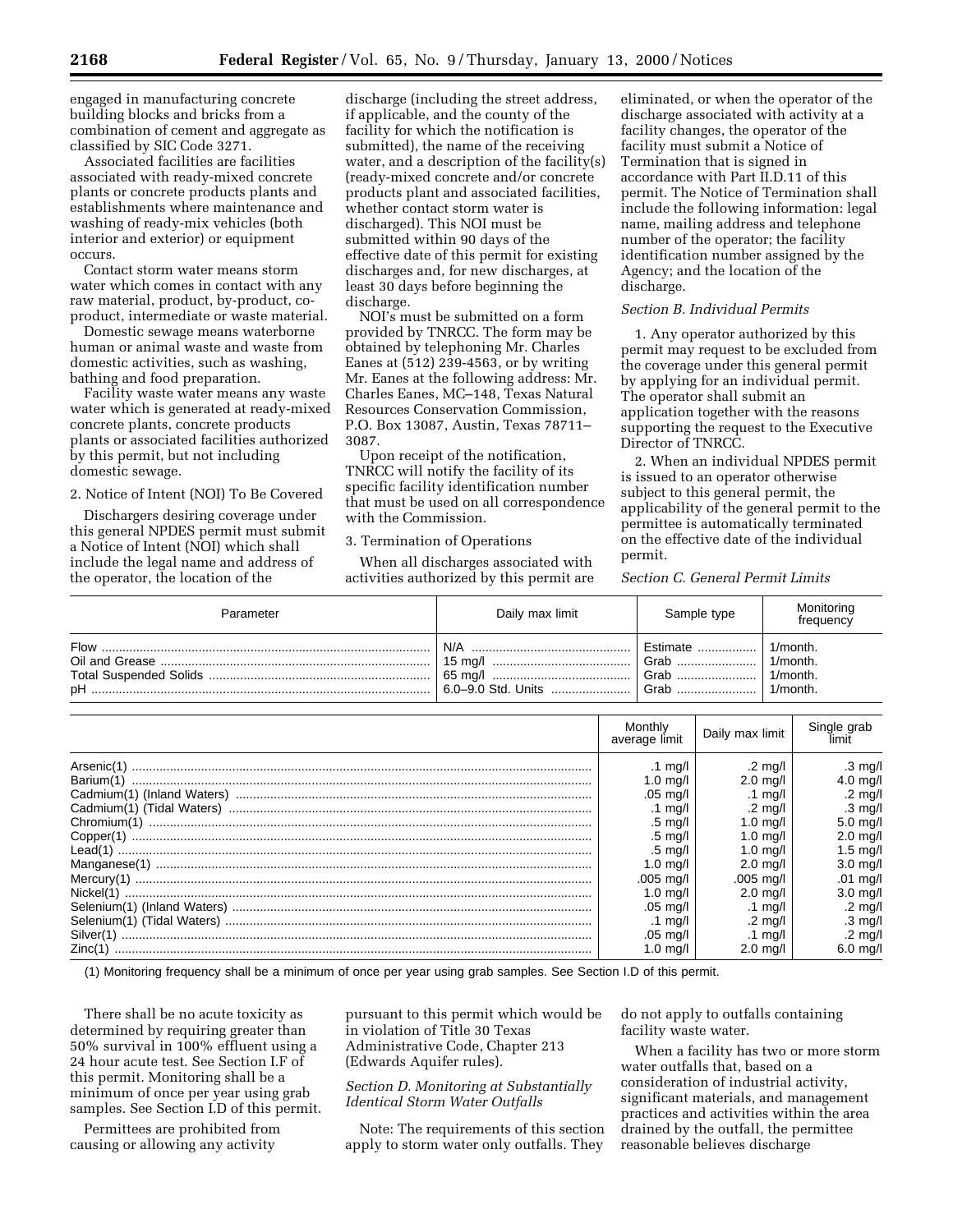substantially identical effluents, the permittee may test the effluent of one of such outfalls and report that the quantitative data also applies to the substantialy identical outfalls provided that the permittee includes in the storm water pollution prevention plan a description of the location of the outfalls and explains in detail why the outfalls are expected to discharge substantially identical effluents. In addition, for each outfall that the permittee believes is representative, an estimate of the size of the drainage area (in square feet) and an estimate of the runoff coefficient of the drainage area (*e.g.,* low (under 40%), medium (40 to 65 %), or high (above 65%)) shall be provided in the plan. The permittee shall include the description of the location of the outfalls, explanation of why outfalls are expected to discharge substantially identical effluents, and estimate of the size of the drainage area and runoff coefficient with the Discharge Monitoring Report.

#### *Section E. Pollution Prevention Plan*

A Pollution Prevention Plan shall be prepared and implemented for each facility covered by this permit which discharges contact storm water. The plan shall identify potential sources of pollution that may reasonably be expected to affect the quality of contact storm water discharges from the facility. In addition, the plan shall describe and ensure the implementation of practices that are to be used to reduce the pollutants in contact storm water discharges at the facility and to assure compliance with the terms and conditions of this permit. Facilities must implement the provisions of the storm water pollution prevention plan as a condition of this permit. The plan shall be signed in accordance with Part II of the permit (Signatory Requirements) and be retained onsite at the facility that generates the storm water discharge in accordance with Part II (Retention of Records) of the permit.

The Director, or authorized representative, may notify the permittee at any time that the plan does not meet one or more of the minimum requirements of this permit. Such notification shall identify those provisions of the permit that are not being met by the plan, and identify which provisions of the plan requires modifications in order to meet the minimum requirements of this part. Within 30 days of such notification, the permittee shall make the required changes to the plan and shall submit to the Director a written certification that the requested changes have been made.

The permittee shall amend the plan whenever there is a change in design, construction, operation, or maintenance, that has a significant effect on the potential for the discharge of pollutants to waters of the United States or if the storm water pollution prevention plan proves to be ineffective in eliminating or significantly minimizing pollutants from sources identified in the contents of the plan, or in otherwise achieving the general objectives of controlling pollutants in the contact storm water discharges.

The plan shall include, at a minimum, the following items:

1. Pollution Prevention Team. Each plan shall identify a specific individual or individuals within the facility organization as members of a storm water Pollution Prevention Team that are responsible for developing the storm water pollution prevention plan and assisting the facility or plant manager in its implementation, maintenance and revision. The plan shall clearly identify the responsibilities of each team member. The activities and responsibilities of the team shall address all aspects of the facility's storm water pollution prevention plan.

2. Description of Potential Pollutant Sources. Each plan shall provide a description of potential sources that may reasonably be expected to add significant amounts of pollutants to storm water discharges or that may result in the discharge of pollutants during dry weather from separate storm sewers draining the facility. Each plan shall identify all activities and significant materials that may potentially be significant pollutant sources. Each plan shall include, at a minimum:

a. Drainage. (i) A site map indicating an outline of the portions of the drainage area of each storm water outfall that are within the facility boundaries, each existing structural control measure to reduce pollutants in storm water runoff, surface water bodies, locations where significant materials are exposed to precipitation, locations where major spills or leaks identified under Part c (Spills and Leaks), below, have occurred, and the locations of the following activities where such activities are exposed to precipitation: Fueling stations, vehicle and equipment maintenance and/or cleaning areas, loading/unloading areas, locations used for the treatment, storage or disposal of wastes, liquid storage tanks, processing areas and storage areas. Facilities shall also identify, on the site map, the location of any: Bag house or other dust control device; recycle/sedimentation pond, clarifier or other device used for

the treatment of process wastewater and the areas that drain to the treatment device. The map must indicate the outfall locations and the types of discharges contained in the drainage areas of the outfalls.

(ii) For each area of the facility that generates contact storm water discharges with a reasonable potential for containing significant amounts of pollutants, a prediction of the direction of flow, and an identification of the types of pollutants that are likely to be present in the storm water discharges. Factors to consider include the toxicity of chemical; quantity of chemicals used, produced or discharged; the likelihood of contact with storm water; and history of significant leaks or spills of toxic or hazardous pollutants. Flows with a significant potential for causing erosion shall be identified.

b. Inventory of Exposed Materials. An inventory of the types of materials handled at the site that potentially may be exposed to precipitation. Such inventory shall include a narrative description of significant materials that have been handled, treated, stored or disposed in a manner to allow exposure to storm water between the time of 3 years prior to the date of the submission of a Notice of Intent (NOI) to be covered under this permit and the present; method and location of onsite storage or disposal; materials management practices employed to minimize contact of materials with storm water runoff between the time of 3 years prior to the date of the submission of a Notice of Intent (NOI) to be covered under this permit and the present; the location and a description of existing structural and nonstructural control measures to reduce pollutants in storm water runoff; and a description of any treatment the storm water receives.

c. Spills and Leaks. A list of significant spills and significant leaks of toxic or hazardous pollutants that occurred at areas that are exposed to precipitation or that otherwise drain to a storm water conveyance at the facility after the date of 3 years prior to the date of the submission of a Notice of Intent (NOI) to be covered under this permit. Such list shall be updated as appropriate during the term of the permit.

d. Sampling Data. A summary of existing discharge sampling data describing pollutants in storm water discharges from the facility, including a summary of sampling data collected during the term of this permit.

e. Risk Identification and Summary of Potential Pollutant Sources. A narrative description of the potential pollutant sources from the following activities: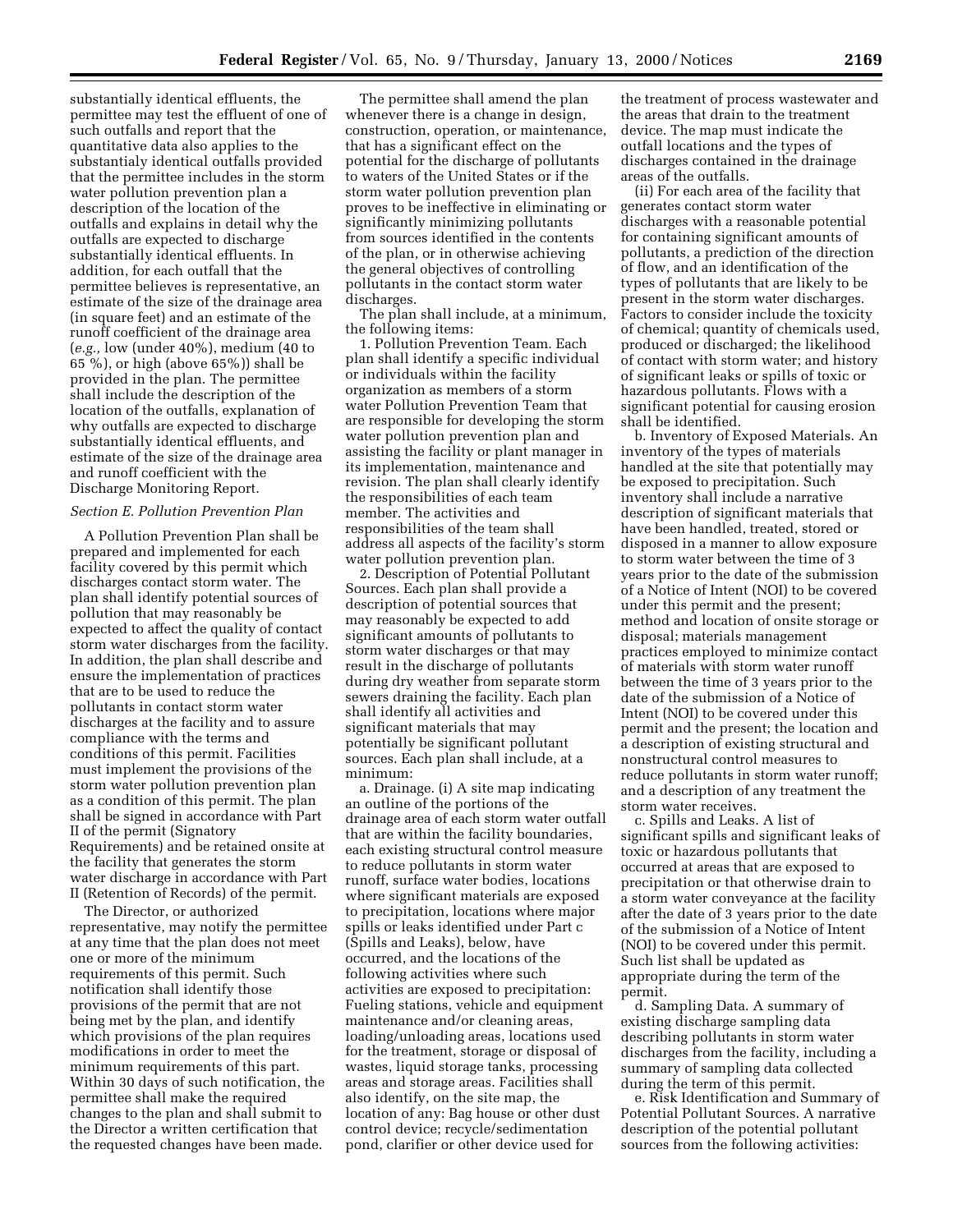Loading and unloading operations, outdoor storage activities, outdoor manufacturing or processing activities, significant dust or particulate generating processes, and onsite waste disposal practices. The description shall specifically list any significant potential source of pollutants at the site and, for each potential source, any pollutant or pollutant parameter (for example, Total Suspended Solids (TSS), etc.) of concern shall be identified.

3. Measures and Controls. Each facility covered by this permit shall develop a description of storm water management controls appropriate for the facility, and implement such controls. The appropriateness and priorities of controls in a plan shall reflect identified potential sources of pollutants at the facility. The description of storm water management controls shall address the following minimum components, including a schedule for implementing such controls:

a. Good Housekeeping. Good housekeeping requires the maintenance of areas that may contribute pollutants to storm water discharges in a clean, orderly manner.

(i) Facilities shall prevent or minimize the discharge of spilled cement, aggregate (including sand or gravel), settled dust or other significant materials in storm water from paved portions of the site that are exposed to storm water. Measures used to minimize the presence of these materials may include regular sweeping, or other equivalent measures. The plan shall indicate the frequency of sweeping or other measures. The frequency shall be determined based upon consideration of the amount of industrial activity occurring in the area and frequency of precipitation, but shall not be less than once per week when cement or aggregate is being handled or otherwise processed in the area.

(ii) Facilities shall prevent the exposure of fine granular solids such as cement to storm water. Where practicable, these materials shall be stored in enclosed silos, hoppers or buildings, in covered areas, or under covering.

b. Preventive Maintenance. A preventive maintenance program shall involve routine inspection and maintenance of storm water management devices (for example, cleaning oil/water separators, catch basins) as well as inspecting and testing facility equipment and systems to uncover conditions that could cause breakdowns or failures resulting in discharges of pollutants to surface waters, and ensuring appropriate

maintenance of such equipment and systems.

c. Spill Prevention and Response Procedures. Areas where potential spills that can contribute pollutants to storm water discharges can occur, and their accompanying drainage points, shall be identified clearly in the storm water pollution prevention plan. Where appropriate, specifying material handling procedures, storage requirements, and use of equipment such as diversion valves in the plan should be considered. Procedures for cleaning up spills shall be identified in the plan and made available to the appropriate personnel. The necessary equipment to implement a clean up should be available to personnel.

d. Inspections. Qualified facility personnel shall be identified to inspect designated equipment and areas of the facility specified in the plan. The inspection frequency shall be specified in the plan based upon a consideration of the level of industrial activity at the facility, but shall be a minimum of once per month while the facility is in operation. The inspection shall take place while the facility is in operation and shall at a minimum include all of the following areas that are exposed to storm water at the site: Material handling areas, above ground storage tanks, hoppers or silos, dust collection/ containment systems, truck wash down and equipment cleaning areas. Tracking or follow-up procedures shall be used to ensure that appropriate actions are taken in response to the inspections. Records of inspections shall be maintained.

e. Employee Training. Employee training programs shall inform personnel responsible for implementing activities identified in the storm water pollution prevention plan or otherwise responsible for storm water management at all levels of responsibility of the components and goals of the storm water pollution prevention plan. Training should address topics such as spill response, good housekeeping, truck wash out procedures, equipment wash down procedures and material management practices. The pollution prevention plan shall identify periodic dates for such training.

f. Record Keeping and Internal Reporting Procedures. A description of incidents (such as spills, or other discharges), along with other information describing the quality and quantity of storm water discharges shall be included in the plan required under this part. Inspections and maintenance activities shall be documented and records of such activities shall be incorporated into the plan.

g. Sediment and Erosion Control. The plan shall identify areas that, due to topography, activities, or other factors, have a high potential for significant soil erosion, and identify structural, vegetative, and/or stabilization measures to be used to limit erosion.

h. Management of Runoff. The plan shall contain a narrative consideration of the appropriateness of traditional storm water management practices (practices other than those that control the generation or source(s) of pollutants) used to divert, infiltrate, reuse, or otherwise manage storm water runoff in a manner that reduces pollutants in storm water discharges from the site. The plan shall provide that measures that the permittee determines to be reasonable and appropriate shall be implemented and maintained. The potential of various sources at the facility to contribute pollutants to storm water discharges (see Item 2 of this section—Description of Potential Pollutant Sources) shall be considered when determining reasonable and appropriate measures. Appropriate measures may include: reuse of collected storm water (such as for a process or as an irrigation source), inlet controls (such as oil/water separators), snow management activities, infiltration devices, and wet detention/retention devices or other equivalent measures.

4. Comprehensive Site Compliance Evaluation. Qualified personnel shall conduct site compliance evaluations at appropriate intervals specified in the plan, but, in no case less than once a year. Such evaluations shall provide:

a. Areas contributing to contact storm water discharges, including but not limited to: material handling areas, above ground storage tanks, hoppers or silos, dust collection/ containment systems, truck wash down and equipment. Cleaning areas shall be visually inspected for evidence of, or the potential for, pollutants entering the drainage system. Measures to reduce pollutant loadings shall be evaluated to determine whether they are adequate and properly implemented in accordance with the terms of the permit or whether additional control measures are needed. Structural storm water management measures, sediment and erosion control measures, and other structural pollution prevention measures, such as recycle ponds, identified in the plan shall be observed to ensure that they are operating correctly. A visual inspection of equipment needed to implement the plan, such as spill response equipment, shall be made.

b. Based on the results of the evaluation, the description of potential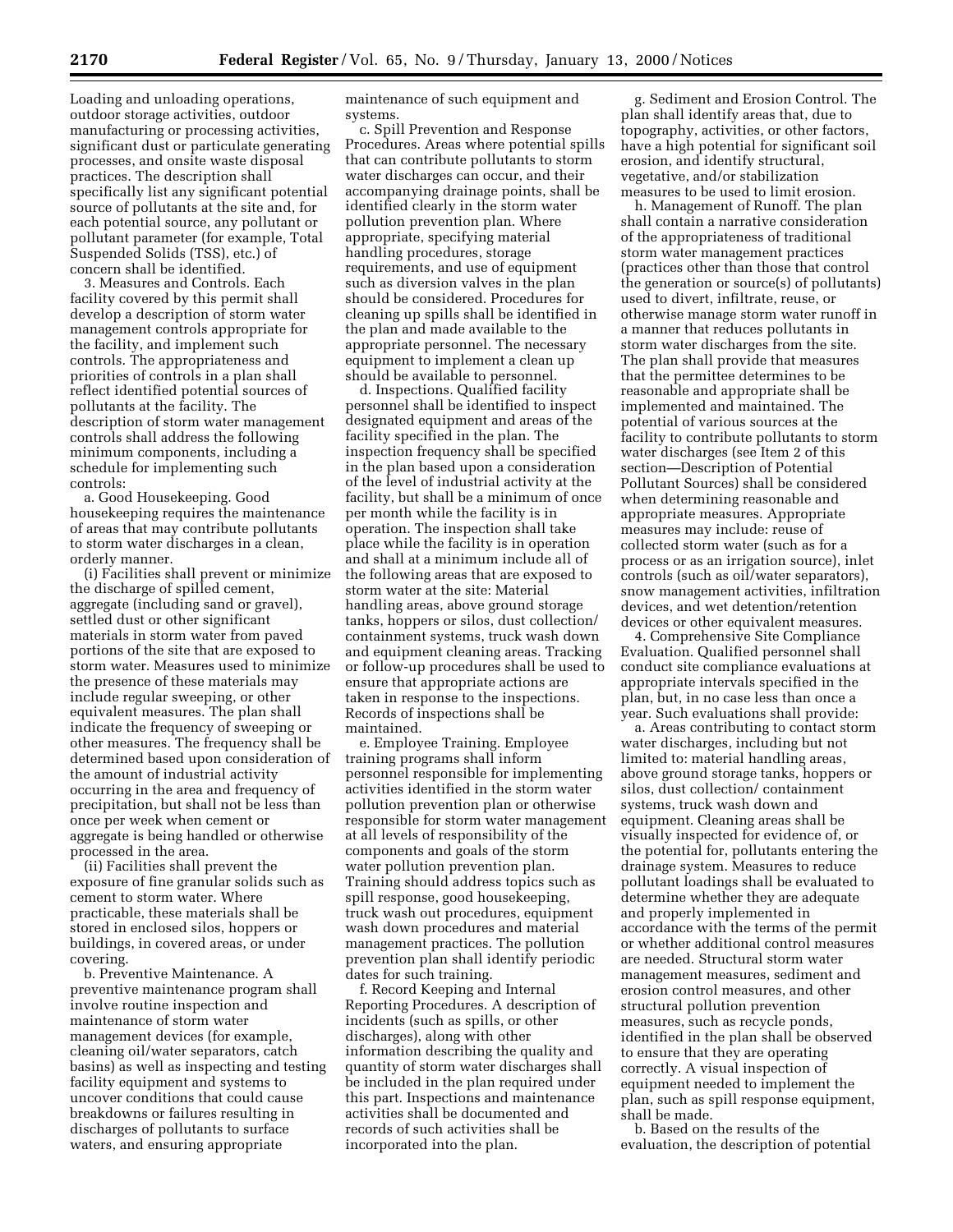pollutant sources identified in the plan in accordance with Item 2 of this section (Description of Potential Pollutant Sources) and pollution prevention measures and controls identified in the plan in accordance with Item 3 of this section (Measures and Controls) shall be revised as appropriate within 2 weeks of such evaluation and shall provide for implementation of any changes to the plan in a timely manner, but in no case more than 12 weeks after the evaluation.

c. A report summarizing the scope of the evaluation, personnel making the evaluation, the date(s) of the evaluation, major observations relating to the implementation of the storm water pollution prevention plan, and actions taken in accordance with Item 4.b, above, shall be made and retained as part of the storm water pollution prevention plan for at least 3 years after the date of the evaluation. The report shall identify any incidents of noncompliance. Where a report does not identify any incidents of noncompliance, the report shall contain a certification that the facility is in compliance with the storm water pollution prevention plan and this permit. The report shall be signed in accordance with signatory requirements of the permit.

d. Where compliance evaluation schedules overlap with inspections required under Item 3.d, above, the compliance evaluation may be conducted in place of one such inspection.

### *Section F. Whole Effluent Toxicity Testing*

24-Hour Acute Testing for Discharges into Fresh Receiving Waters

1. Scope and Methodology

a. The following test species shall be used:

*Daphnia pulex* and *pimephales promelas* (Fathead minnow) acute static nonrenewal 24-hour toxicity tests. Use ''Methods for Measuring the Acute Toxicity of Effluents and Receiving Waters to Freshwater and Marine Organisms'' (EPA/600/4–90/027F) or the latest update thereof. A minimum of 5 replicates with 8 organisms per replicate must be used in the control and in each effluent dilution of this test.

b. The permittee shall test the effluent for lethality in accordance with the provisions of this section. Such testing will determine if an effluent sample meets the requirement of greater than 50% survival of the appropriate test organisms in 100% effluent for a 24 hour period.

c. The permittee shall submit the results of these tests on the Discharge Monitoring Report.

d. In addition to an appropriate control (0% effluent), a 100% effluent concentration shall be used in the toxicity tests.

2. Required Toxicity Testing Conditions

a. Control/dilution water—Control and/or dilution water used in the test shall normally consist of a standard, synthetic, moderately hard, reconstituted water of similar pH and alkalinity to the closest downstream perennial water.

b. Control Survival—If more than 10% of the test organisms in any control die within 24 hours, that test including the control and the 100% effluent shall be repeated with all results from both tests reported as required in Item 3, below, of this section.

c. The permittee shall repeat a test, including the control and all effluent dilutions, if the procedures and quality assurance requirements defined in the test methods or in this permit are not satisfied. A repeat test shall be conducted within the required reporting period of any test determined to be invalid, in accordance with Item 2.b of this section.

d. Sample Collection and Preservation—Samples shall be collected at a point following the last treatment unit. One flow-weighted composite sample representative of normal operating flows will be collected from each outfall, and a discrete test will be run on each composite sample. Samples shall be chilled to 4 degrees Centigrade during collection, shipping, and/or storage. The toxicity tests must be initiated within 36 hours after collection of the sample. The composite sample must be collected such that the sample is representative of any periodic episode of chlorination, biocide usage, or other potentially toxic substance discharged on an intermittent basis.

## 3. Reporting

a. The permittee shall prepare a full report of the results of all tests conducted pursuant to this Part in accordance with the Report Preparation section of EPA/600/4–90/027F for every valid or invalid toxicity test initiated, whether carried to completion or not. The permittee shall retain each full report pursuant to the provisions of Part II.C.3 of this permit. The permittee shall submit the information contained in any full report upon the specific request of the Agency.

b. The permittee shall report the following results of each toxicity test on the DMR in accordance with Part II.D.4 of this permit:

For *pimephales promelas* (Parameter No. TIE6D) and for daphnia pulex (Parameter No. TIE3D) enter the following codes on the DMR:

''0'' if mean survival at 24 hours is greater than 50% in 100% effluent;

''1'' if the mean survival at 24 hours is less than or equal to 50% in 100% effluent.

24-Hour Acute Testing for Discharges Into Marine Receiving Waters

1. Scope and Methodology

a. The following test species shall be used:

*Mysidopsis bahia* (Mysid shrimp) and *menidia beryllina* (Inland Silverside minnow) acute static nonrenewal 24 hour toxicity test. Use ''Methods for Measuring the Acute Toxicity of Effluents and Receiving Waters to Freshwater and Marine Organisms'' (EPA/600/4–90/027F) or the latest update thereof. A minimum of 5 replicates with 8 organisms per replicate must be used in the control and in each effluent dilution of this test.

b. The permittee shall test the effluent for lethality in accordance with the provisions of this section. Such testing will determine if an effluent sample meets the requirement of greater than 50% survival of the appropriate test organisms in 100% effluent for a 24 hour period.

c. The permittee shall submit the results of these tests on the Discharge Monitoring Report.

d. In addition to an appropriate control (0% effluent), a 100% effluent concentration shall be used in the toxicity tests.

2. Required Toxicity Testing Conditions

a. Control/dilution water—Control and/or dilution water used in the test shall normally consist of a standard, synthetic, reconstituted seawater.

b. Control Survival—If more than 10% of the test organisms in any control die within 24 hours, that test including the control and the 100% effluent shall be repeated with all results from both tests reported as required in Item 3, below, of this section.

c. Repeat Test—the permittee shall repeat a test, including the control and all effluent dilutions, if the procedures and quality assurance requirements defined in the test methods or in this permit are not satisfied. A repeat test shall be conducted within the required reporting period of any test determined to be invalid, in accordance with Item 2.b of this section.

d. Sample Collection and Preservation—Samples shall be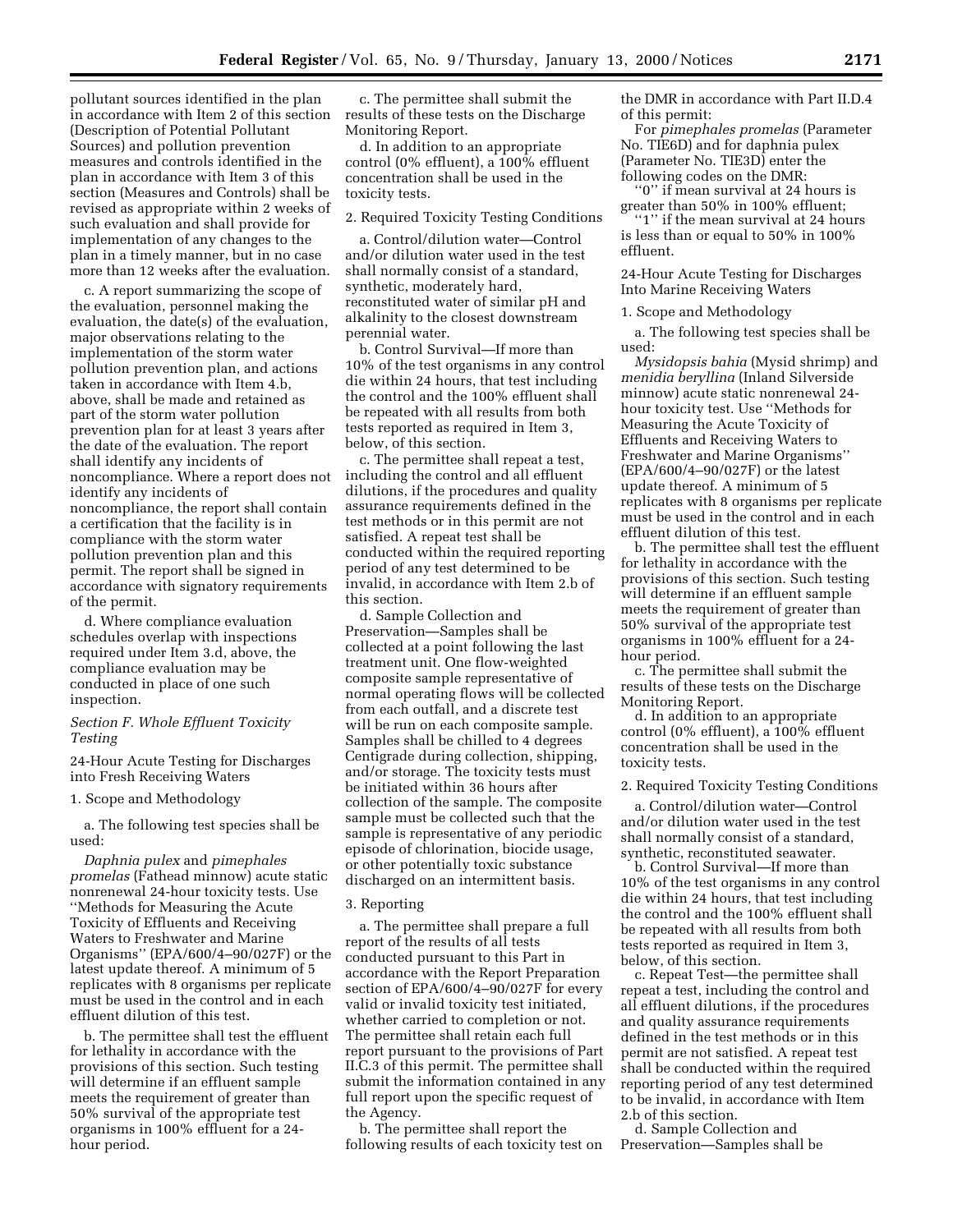collected at a point following the last treatment unit. One flow-weighted composite sample representative of normal operating flows will be collected from each outfall, and a discrete test will be run on each composite sample. Samples shall be chilled to 4 degrees Centigrade during collection, shipping, and/or storage. The toxicity tests must be initiated within 36 hours after collection of the sample. The composite sample must be collected such that the sample is representative of any periodic episode of chlorination, biocide usage, or other potentially toxic substance discharged on an intermittent basis.

## 3. Reporting

a. The permittee shall prepare a full report of the results of all tests conducted pursuant to this Part in accordance with the Report Preparation section of EPA/600/4–90/027F for every valid or invalid toxicity test initiated, whether carried to completion or not. The permittee shall retain each full report pursuant to the provisions of Part II.C.3 of this permit. The permittee shall submit the information contained in any full report upon the specific request of the Agency.

b. The permittee shall report the following results of each toxicity test on the DMR in accordance with Part II.D.4 of this permit:

For menidia beryllina (Parameter No. TIE6B) and mysidopsis bahia (Parameter No. TIE3E), enter the following codes on the DMR:

''0'' if mean survival at 24 hours is greater than 50% in 100% effluent;

"1" if the mean survival at 24 hours is less than or equal to 50% in 100% effluent.

#### **Part II**

# *Section A. General Conditions*

## 1. Introduction

In accordance with the provisions of 40 CFR Part 122.41, *et. seq.,* this permit incorporates by reference ALL conditions and requirements applicable to NPDES Permits set forth in the Clean Water Act, as amended, (hereinafter known as the ''Act'') as well as ALL applicable regulations.

## 2. Duty To Comply

The permittee must comply with all conditions of this permit. Any permit noncompliance constitutes a violation of the Act and is grounds for enforcement action, for terminating coverage under this permit, or for requiring a permittee to apply for and obtain an individual NPDES permit.

### 3. Toxic Pollutants

a. Notwithstanding Part II.A.4, if any toxic effluent standard or prohibition (including any schedule of compliance specified in such effluent standard or prohibition) is promulgated under Section 307(a) of the Act for a toxic pollutant which is present in the discharge and that standard or prohibition is more stringent than any limitation on the pollutant in this permit, this permit shall be modified or revoked and reissued to conform to the toxic effluent standard or prohibition.

b. The permittee shall comply with effluent standards or prohibitions established under Section 307(a) of the Act for toxic pollutants within the time provided in the regulations that established those standards or prohibitions, even if the permit has not yet been modified to incorporate the requirement.

# 4. Permit Flexibility

This permit may be modified, revoked and reissued, or terminated for cause in accordance with 40 CFR 122.62–64. The filing of a request for a permit modification, revocation and reissuance, or termination, or a notification of planned changes or anticipated noncompliance, does not stay any permit condition.

#### 5. Property Rights

This permit does not convey any property rights of any sort, or any exclusive privilege.

#### 6. Duty To Provide Information

The permittee shall furnish to the Director, within a reasonable time, any information which the Director may request to determine whether cause exists for modifying, revoking and reissuing, or terminating this permit, or to determine compliance with this permit. The permittee shall also furnish to the Director, upon request, copies of records required to be kept by this permit.

## 7. Criminal and Civil Liability

Except as provided in permit conditions on ''Bypassing'' and ''Upsets'', nothing in this permit shall be construed to relieve the permittee from civil or criminal penalties for noncompliance. Any false or materially misleading representation or concealment of information required to be reported by the provisions of the permit, the Act, or applicable regulations, which avoids or effectively defeats the regulatory purpose of the Permit may subject the Permittee to criminal enforcement pursuant to 18 U.S.C. 1001.

8. Oil and Hazardous Substance Liability

Nothing in this permit shall be construed to preclude the institution of any legal action or relieve the permittee from any responsibilities, liabilities, or penalties to which the permittee is or may be subject under Section 311 of the Act.

# 9. State Laws

Nothing in this permit shall be construed to preclude the institution of any legal action or relieve the permittee from any responsibilities, liabilities, or penalties established pursuant to any applicable State law or regulation under authority preserved by Section 510 of the Act.

### 10. Severability

The provisions of this permit are severable, and if any provision of this permit or the application of any provision of this permit to any circumstance is held invalid, the application of such provision to other circumstances, and the remainder of this permit, shall not be affected thereby.

### *B. Proper Operation and Maintenance*

1. Need To Halt or Reduce Not a Defense

It shall not be a defense for a permittee in an enforcement action that it would have been necessary to halt or reduce the permitted activity in order to maintain compliance with the conditions of this permit. The permittee is responsible for maintaining adequate safeguards to prevent the discharge of untreated or inadequately treated wastes during electrical power failure either by means of alternate power sources, standby generators or retention of inadequately treated effluent.

### 2. Duty To Mitigate

The permittee shall take all reasonable steps to minimize or prevent any discharge in violation of this permit which has a reasonable likelihood of adversely affecting human health or the environment.

#### 3. Proper Operation and Maintenance

a. The permittee shall at all times properly operate and maintain all facilities and systems of treatment and control (and related appurtenances) which are installed or used by permittee as efficiently as possible and in a manner which will minimize upsets and discharges of excessive pollutants and will achieve compliance with the conditions of this permit. Proper operation and maintenance also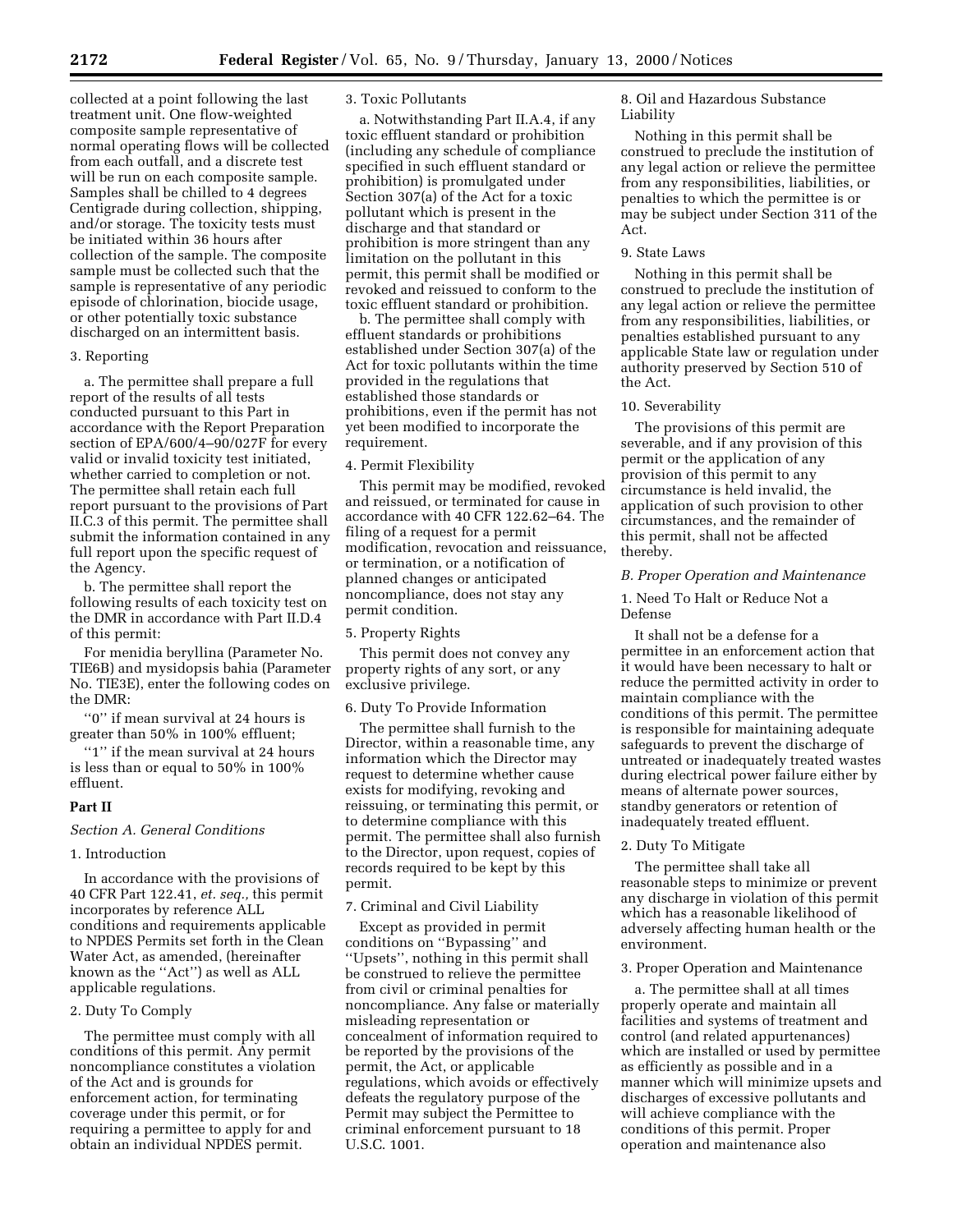includes adequate laboratory controls and appropriate quality assurance procedures. This provision requires the operation of backup or auxiliary facilities or similar systems which are installed by a permittee only when the operation is necessary to achieve compliance with the conditions of this permit.

b. The permittee shall provide an adequate operating staff which is duly qualified to carry out operation, maintenance and testing functions required to insure compliance with the conditions of this permit.

4. Bypass of Treatment Facilities

a. Bypass Not Exceeding Limitations

The permittee may allow any bypass to occur which does not cause effluent limitations to be exceeded, but only if it also is for essential maintenance to assure efficient operation. These bypasses are not subject to the provisions of Parts II.B.4.b. and 4.c.

#### b. Notice

(1) Anticipated Bypass

If the permittee knows in advance of the need for a bypass, it shall submit prior notice, if possible at least ten days before the date of the bypass.

#### (2) Unanticipated Bypass

The permittee shall, within 24 hours, submit notice of an unanticipated bypass as required in Part II.D.7.

#### c. Prohibition of Bypass

(1) Bypass is prohibited, and the Director may take enforcement action against a permittee for bypass, unless:

(a) Bypass was unavoidable to prevent loss of life, personal injury, or severe property damage;

(b) There were no feasible alternatives to the bypass, such as the use of auxiliary treatment facilities, retention of untreated wastes, or maintenance during normal periods of equipment downtime. This condition is not satisfied if adequate back-up equipment should have been installed in the exercise of reasonable engineering judgment to prevent a bypass which occurred during normal periods of equipment downtime or preventive maintenance; and,

(c) The permittee submitted notices as required by Part II.B.4.b.

(2) The Director may allow an anticipated bypass after considering its adverse effects, if the Director determines that it will meet the three conditions listed at Part II.B.4.c(1).

5. Upset Conditions

a. Effect of an Upset

An upset constitutes an affirmative defense to an action brought for noncompliance with such technologybased permit effluent limitations if the requirements of Part II.B.5.b. are met. No determination made during administrative review of claims that noncompliance was caused by upset, and before an action for noncompliance, is final administrative action subject to judicial review.

b. Conditions Necessary for a Demonstration of Upset

A permittee who wishes to establish the affirmative defense of upset shall demonstrate, through properly signed, contemporaneous operating logs, or other relevant evidence that:

(1) An upset occurred and that the permittee can identify the cause(s) of the upset;

(2) The permitted facility was at the time being properly operated;

(3) The permittee submitted notice of the upset as required by Part II.D.7; and,

(4) The permittee complied with any remedial measures required by Part II.B.2.

#### c. Burden of Proof

In any enforcement proceeding, the permittee seeking to establish the occurrence of an upset has the burden of proof.

6. Removed Substances

Unless otherwise authorized, solids, sewage sludges, filter backwash, or other pollutants removed in the course of treatment or waste water control shall be disposed of in a manner such as to prevent any pollutant from such materials from entering navigable waters.

## *C. Monitoring and Records*

#### 1. Inspection and Entry

The permittee shall allow the Director, or an authorized representative, upon the presentation of credentials and other documents as may be required by the law to:

a. Enter upon the permittee's premises where a regulated facility or activity is located or conducted, or where records must be kept under the conditions of this permit;

b. Have access to and copy, at reasonable times, any records that must be kept under the conditions of this permit;

c. Inspect at reasonable times any facilities, equipment (including monitoring and control equipment), practices or operations regulated or required under this permit; and

d. Sample or monitor at reasonable times, for the purpose of assuring permit compliance or as otherwise authorized by the Act, any substances or parameters at any location.

2. Representative Sampling

Samples and measurements taken for the purpose of monitoring shall be representative of the monitored activity.

3. Retention of Records

The permittee shall retain records of all monitoring information, including all calibration and maintenance records and all original strip chart recordings for continuous monitoring instrumentation, copies of all reports required by this permit, and records of all data used to complete the application for this permit, for a period of at least 3 years from the date of the sample, measurement, report, or application. This period may be extended by request of the Director at any time.

4. Record Contents

Records of monitoring information shall include:

a. The date, exact place, and time of sampling or measurements;

b. The individual(s) who performed the sampling or measurements;

c. The date(s) and time(s) analyses were performed;

d. The individual(s) who performed the analyses;

e. The analytical techniques or methods used; and

f. The results of such analyses.

5. Monitoring Procedures

a. Monitoring must be conducted according to test procedures approved under 40 CFR Part 136, unless other test procedures have been specified in this permit or approved by the Regional Administrator.

b. The permittee shall calibrate and perform maintenance procedures on all monitoring and analytical instruments at intervals frequent enough to insure accuracy of measurements and shall maintain appropriate records of such activities.

c. An adequate analytical quality control program, including the analyses of sufficient standards, spikes, and duplicate samples to insure the accuracy of all required analytical results shall be maintained by the permittee or designated commercial laboratory.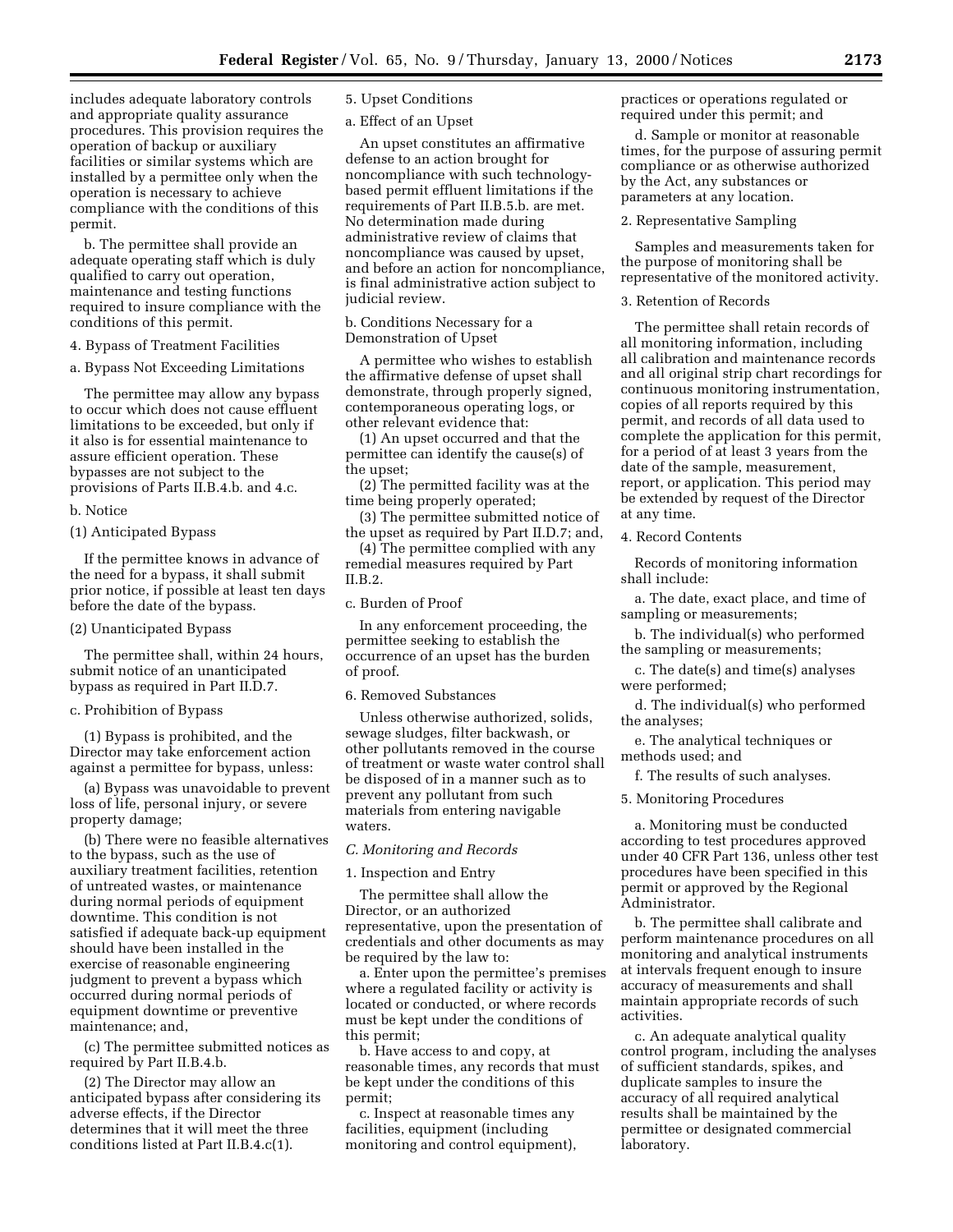## *D. Reporting Requirements*

#### 1. Planned Changes

The permittee shall give notice to the Director as soon as possible of any planned physical alterations or additions to the permitted facility. Notice is required only when:

a. The alteration or addition to a permitted facility may meet one of the criteria for determining whether a facility is a new source in 40 CFR part 122.29(b); or,

b. The alteration or addition could significantly change the nature or increase the quantity of pollutants discharged. This notification applies to pollutants which are subject neither to effluent limitations in the permit, nor to notification requirements listed at part II.D.10.a.

2. Anticipated Noncompliance

The permittee shall give advance notice to the Director of any planned changes in the permitted facility or activity which may result in noncompliance with permit requirements.

#### 3. Transfers

Coverage under these permits is not transferable to any person except after notice to the Director.

4. Discharge Monitoring Reports and Other Reports

The discharger shall report all analytical results on a Discharge Monitoring Report (DMR) Form (EPA Form 3320–1) in accordance with the ''General Instructions'' provided on the form. Results of sampling activities shall be submitted to the TNRCC's Enforcement Division (MC–224) on a quarterly basis and should arrive by the 20th day in the months of April, July, October and January. The permittee shall submit the original DMR signed and certified as required by Part II.D.11 and all other reports required by Part II.D. to the TNRCC at the following address: Texas Natural Resources Conservation Commission, Attn: Water Quality Management Information Systems Team, MC–224, P.O. Box 13087, Austin, Texas 78711–3087.

5. Additional Monitoring by the Permittee

If the permittee monitors any pollutant more frequently than required by this permit, using test procedures approved under 40 CFR part 136 or as specified in this permit, the results of this monitoring shall be included in the calculation and reporting of the data submitted in the Discharge Monitoring Report (DMR). Such increased

monitoring frequency shall also be indicated on the DMR.

6. Averaging of Measurements

Calculations for all limitations which require averaging of measurements shall utilize an arithmetic mean unless otherwise specified by the Director in the permit.

7. Twenty-Four Hour Reporting

a. The permittee shall report any noncompliance which may endanger health or the environment. Any information shall be provided orally to the EPA Region 6 24-hour voice mail box telephone number 214–665–6593 within 24 hours from the time the permittee becomes aware of the circumstances. A written submission shall be provided within 5 days of the time the permittee becomes aware of the circumstances. The report shall contain the following information:

(1) A description of the noncompliance and its cause;

(2) The period of noncompliance including exact dates and times, and if the noncompliance has not been corrected, the anticipated time it is expected to continue; and,

(3) Steps being taken to reduce, eliminate, and prevent recurrence of the noncomplying discharge.

b. The following shall be included as information which must be reported within 24 hours:

(1) Any unanticipated bypass which exceeds any effluent limitation in the permit;

(2) Any upset which exceeds any effluent limitation in the permit; and,

(3) Violation of a maximum daily discharge limitation for any pollutants listed by the Director in Part II of the permit to be reported within 24 hours.

c. The Director may waive the written report on a case-by-case basis if the oral report has been received within 24 hours.

### 8. Other Noncompliance

The permittee shall report all instances of noncompliance not reported under Parts II.D.4 and D.7 and Part I.C at the time monitoring reports are submitted. The reports shall contain the information listed at Part II.D.7.

# 9. Other Information

Where the permittee becomes aware that it failed to submit any relevant facts in a permit application, or submitted incorrect information in a permit application or in any report to the Director, it shall promptly submit such facts or information.

10. Changes in Discharges of Toxic Substances

The permittee shall notify the Director as soon as it knows or has reason to believe:

a. That any activity has occurred or will occur which would result in the discharge, on a routine or frequent basis, of any toxic pollutant listed at 40 CFR part 122, Appendix D, Tables II and III (excluding Total Phenols) which is not limited in the permit, if that discharge will exceed the highest of the following ''notification levels'':

(1) One hundred micrograms per liter (100 ug/L);

(2) Two hundred micrograms per liter (200 ug/L) for acrolein and acrylonitrile; five hundred micrograms per liter (500 ug/L) for 2,4-dinitro-phenol and for 2 methyl-4,6-dinitrophenol; and one milligram per liter (1 mg/L) for antimony;

(3) Five (5) times the maximum concentration value reported for that pollutant in the permit application; or

(4) The level established by the Director.

b. That any activity has occurred or will occur which would result in any discharge, on a non routine or infrequent basis, of a toxic pollutant which is not limited in the permit, if that discharge will exceed the highest of the following ''notification levels'':

(1) Five hundred micrograms per liter  $(500 \text{ ug/L})$ ;

(2) One milligram per liter (1 mg/L) for antimony;

(3) Ten (10) times the maximum concentration value reported for that pollutant in the permit application; or

(4) The level established by the Director.

#### 11. Signatory Requirements

All applications, reports, or information submitted to the Director shall be signed and certified.

a. all permit applications shall be signed as follows:

(1) by a responsible corporate officer. For the purpose of this section, a responsible corporate officer means:

(a) A president, secretary, treasurer, or vice-president of the corporation in charge of a principal business function, or any other person who performs similar policy or decision making functions for the corporation; or,

(b) For a Corporation—The manager of one or more manufacturing, production, or operating facilities employing more than 250 persons or having gross annual sales or expenditures exceeding \$25 million (in second-quarter 1980 dollars), if authority to sign documents has been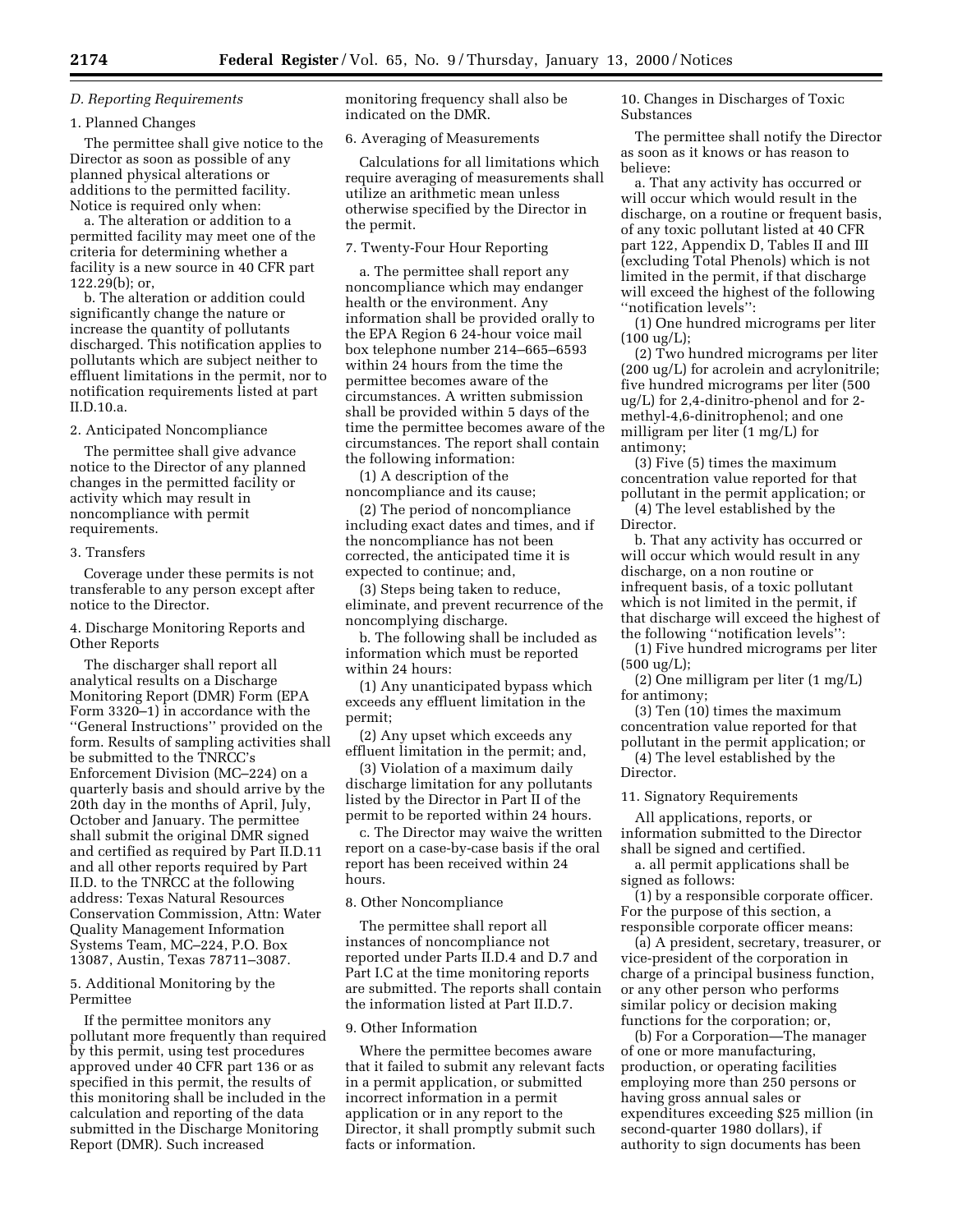assigned or delegated to the manager in accordance with corporate procedures. (2) For a Partnership or Sole

Proprietorship—by a general partner or the proprietor, respectively.

b. All Reports required by the permit and other information requested by the Director shall be signed by a person described above or by a duly authorized representative of that person. A person is a duly authorized representative only if:

(1) The authorization is made in writing by a person described above;

(2) The authorization specifies either an individual or a position having responsibility for the overall operation of the regulated facility or activity, such as the position of plant manager, operator of a well or a well field, superintendent, or position of equivalent responsibility, or an individual or position having overall responsibility for environmental matters for the company. A duly authorized representative may thus be either a named individual or an individual occupying a named position; and,

(3) The written authorization is submitted to the Director.

#### c. Certification

Any person signing a document under this section shall make the following certification:

''I certify under penalty of law that this document and all attachments were prepared under my direction or supervision in accordance with a system designed to assure that qualified personnel properly gather and evaluate the information submitted. Based on my inquiry of the person or persons who manage the system, or those persons directly responsible for gathering the information, the information submitted is, to the best of my knowledge and belief, true, accurate, and complete. I am aware that there are significant penalties for submitting false information, including the possibility of fine and imprisonment for knowing violations.''

### 12. Availability of Reports

Except for applications, effluent data, permits, and other data specified in 40 CFR 122.7, any information submitted pursuant to this permit may be claimed as confidential by the submitter. If no claim is made at the time of submission, information may be made available to the public without further notice.

## *E. Penalties for Violations of Permit Conditions*

#### 1. Criminal

*a. Negligent Violations.* The Act provides that any person who

negligently violates permit conditions implementing Section 301, 302, 306, 307, 308, 318, or 405 of the Act is subject to a fine of not less than \$2,500 nor more than \$25,000 per day of violation, or by imprisonment for not more than 1 year, or both.

*b. Knowing Violations.* The Act provides that any person who knowingly violates permit conditions implementing Sections 301, 302, 306, 307, 308, 318, or 405 of the Act is subject to a fine of not less than \$5,000 nor more than \$50,000 per day of violation, or by imprisonment for not more than 3 years, or both.

*c. Knowing Endangerment.* The Act provides that any person who knowingly violates permit conditions implementing Sections 301, 302, 303, 306, 307, 308, 318, or 405 of the Act and who knows at that time that he is placing another person in imminent danger of death or serious bodily injury is subject to a fine of not more than \$250,000, or by imprisonment for not more than 15 years, or both.

*d. False Statements.* The Act provides that any person who knowingly makes any false material statement, representation, or certification in any application, record, report, plan, or other document filed or required to be maintained under the Act or who knowingly falsifies, tampers with, or renders inaccurate, any monitoring device or method required to be maintained under the Act, shall upon conviction, be punished by a fine of not more than \$10,000, or by imprisonment for not more than 2 years, or by both. If a conviction of a person is for a violation committed after a first conviction of such person under this paragraph, punishment shall be by a fine of not more than \$20,000 per day of violation, or by imprisonment of not more than 4 years, or by both. (See Section 309.c.4 of the Clean Water Act)

#### 2. Civil Penalties

The Act provides that any person who violates a permit condition implementing Sections 301, 302, 306, 307, 308, 318, or 405 of the Act is subject to a civil penalty not to exceed \$27,500 per day for each violation.

#### 3. Administrative Penalties

The Act provides that any person who violates a permit condition implementing Sections 301, 302, 306, 307, 308, 318, or 405 of the Act is subject to an administrative penalty, as follows:

*a. Class I Penalty.* Not to exceed \$11,000 per violation nor shall the maximum amount exceed \$27,500.

*b. Class II Penalty.* Not to exceed \$11,000 per day for each day during which the violation continues nor shall the maximum amount exceed \$137,500.

## *F. Definitions*

All definitions contained in Section 502 of the Act shall apply to this permit and are incorporated herein by reference. Unless otherwise specified in this permit, additional definitions of words or phrases used in this permit are as follows:

1. *Act* means the Clean Water Act (33 U.S.C. 1251 et. seq.), as amended.

2. *Administrator* means the Administrator of the U.S.

Environmental Protection Agency. 3. *Applicable effluent standards and limitations* means all state and Federal effluent standards and limitations to which a discharge is subject under the Act, including, but not limited to, effluent limitations, standards or performance, toxic effluent standards and prohibitions, and pretreatment standards.

4. *Applicable water quality standards* means all water quality standards to which a discharge is subject under the Act.

5. *Associated facilities* means facilities, including temporary concrete batch plants, primarily engaged in mixing and delivering ready-mixed concrete as classified by SIC Code 3273.

6. *Bypass* means the intentional diversion of waste streams from any portion of a treatment facility.

7. *Concrete products plants* means facilities primarily engaged in manufacturing concrete products as classified by SIC Code 3272, and facilities primarily engaged in manufacturing concrete building blocks and bricks from a combination of cement and aggregate as classified by SIC Code 3271.

8. *Contact storm water* means storm water which comes in contact with any raw material, product, by-product, coproduct intermediate or waste material.

9. *Daily max* discharge limitation means the highest allowable ''daily discharge'' during the calendar month.

10. *Director* means the Executive Director of TNRCC or an authorized representative.

11. *Domestic sewage* means waterborne human or animal waste and waste from domestic activities, such as washing, bathing and food preparation.

12. *Environmental protection agency* means the U.S. Environmental Protection Agency.

13. *Facility* (as defined in 40 CFR 122.2) means any NPDES ''point source'' or any other facility or activity